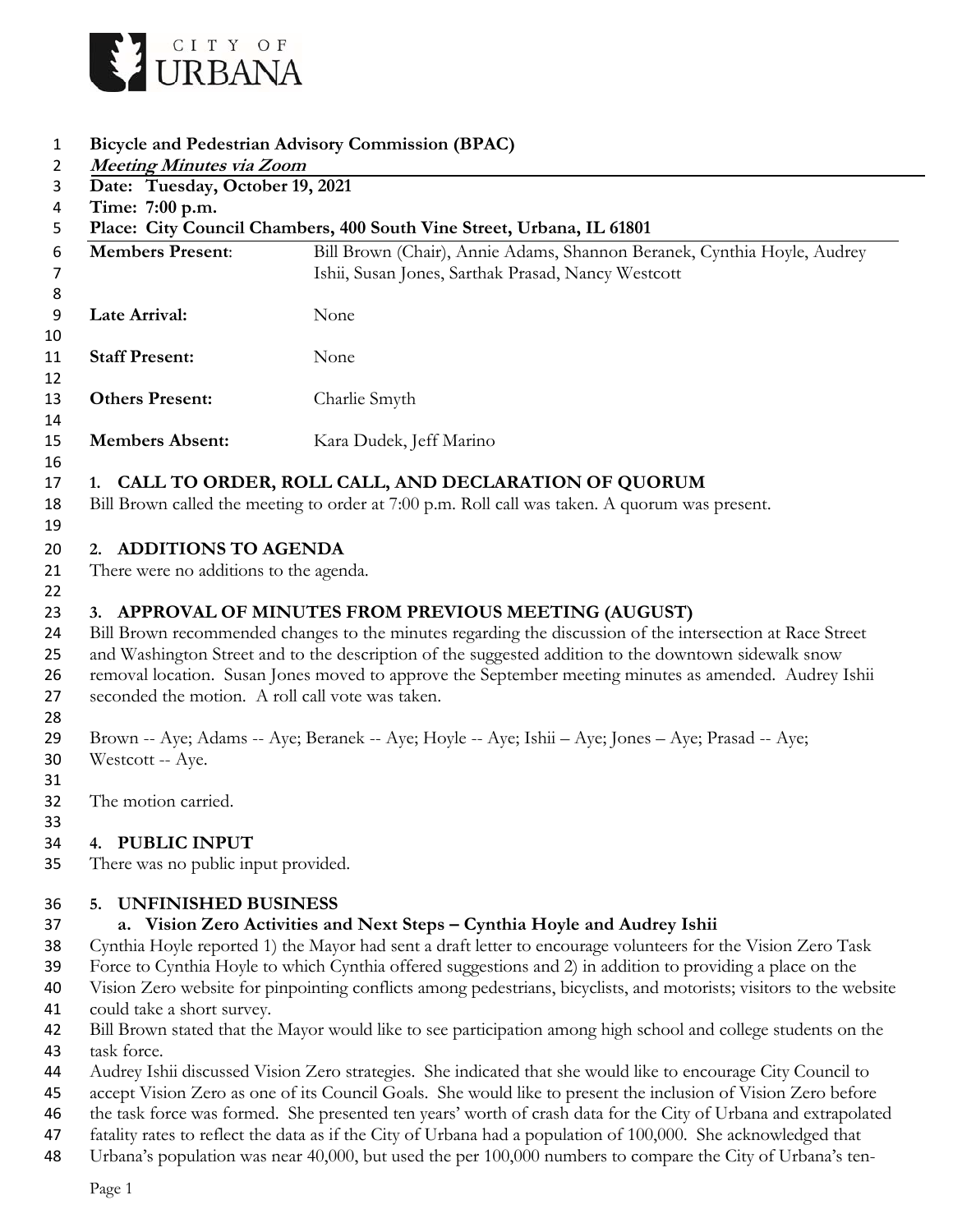

- year averages with fatality rates for larger communities in 2017. She stated that the vast majority of crashes went
- unreported by the media and that because of Health Insurance Portability and Accountability Act (HIPAA) laws,
- it was difficult to follow up on the extent of injuries resulting from crashes. She also expressed a concern about
- the lack of citations and opined about what she believed were causes of some recent crashes. In addition,
- Audrey Ishii expressed concern about the *News-Gazette* failing to report many of the crashes as noted by the
- reporting of only 3 out of 12 incidents.
- Cynthia Hoyle said that in most cases, pedestrian and bicyclists involved in crashes were without fault.
- Discussion followed regarding ways to encourage Council Members to include Vision Zero as one of their
- Council Goals and ways to distribute information about crashes to the public.
- 

## **b. Review of the Bicycle Master Plan 2016 (Appendix 14) – Cynthia Hoyle**

- Cynthia Hoyle said that the Bicycle Master Plan needed to be reviewed every five years. She recommended that
- the City ask an intern to identify and look at the accomplishments and what needed to be done based on the
- recommendations of the 2016 plan. She noted that the City was short staffed, but added that the City recently
- hired a City Engineer so the City should be able to hire an intern. She added that based upon her projections of
- what the City budget would do in the future, the City should be able to hire an intern to do this project. She
- suggested that the intern be a planning student.
- Bill Brown said that the intern should be willing to work with Public Works since they would be familiar with
- the projects accomplished in the Bicycle Master Plan.
- Cynthia Hoyle stated that other departments might be involved and businesses.
- Nancy Westcott suggested that the Pedestrian Master Plan be included in that review.
- Cynthia Hoyle said that the focus should be on the Bicycle Master Plan because it was older and that the
- Pedestrian Master Plan could be looked at later. She recommended working with the Regional and Urban
- Planning Program to secure the services of an unpaid intern and that the position should be offered to planning students first.
- Bill Brown asked if the City had any discretionary income that could be used to pay for an intern.
- Cynthia Hoyle said that an intern had been hired in Engineering to look at storm grates that needed repair.
- Shannon Beranek pointed out that the Engineering intern was paid and that looking at storm grates was one of many projects that intern was hired to do to assist the Engineering Division.
- Bill Brown suggested asking the Mayor if there was any available funding. He commented that it would be nice to pay an intern.
- Cynthia Hoyle discussed how the Champaign Urbana Mass Transit District used unpaid interns.
- 
- 
- Cynthia Hoyle moved to secure the assistance of an intern to review the status of the Bicycle Master Plan and report to the Commission.
- 
- Susan Jones seconded the motion.
- 
- A roll call vote was conducted.
- 
- Brown -- Aye; Adams -- Aye; Beranek -- Abstain; Hoyle -- Aye; Ishii Aye; Jones Aye;
- Prasad -- Aye; Westcott -- Aye.
- 
- The motion was approved 7 ayes; 1 abstention.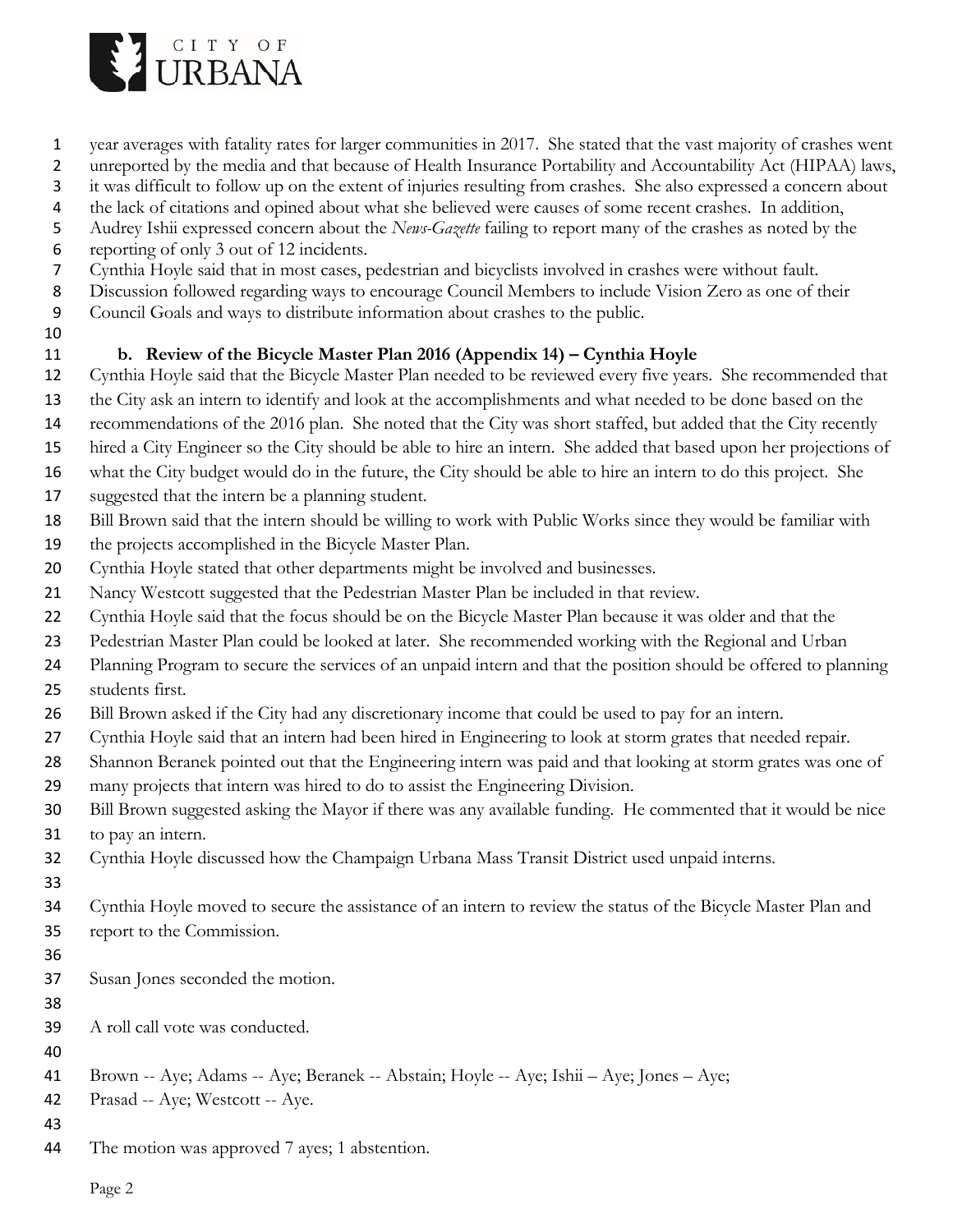

# a. **Vision Zero Activities and Next Steps – Cynthia Hoyle and Audrey Ishii (Continued)**

- The Commission resume discussion of the Vision Zero topic.
- 

 Cynthia Hoyle suggested that aa a next step a motion for Vision Zero be made to include a pledge and survey to the website.

- Audrey Ishii would like to make Vision Zero one of the Council priorities.
- Cynthia Hoyle felt that a motion from BPAC would be good.
- Shannon Beranek suggested waiting until the Vision Zero Task Force was established.
- Audrey Ishii said that she would prefer to work individually to promote Vision Zero among the Council
- members and that she had an arsenal to use to present Vision Zero to the members individually. She added
- that there were many other issues that Council members were contemplating, such as gun violence. She felt it
- would be more effective to approach Council members individually to discuss Vision Zero.
- Cynthia Hoyle asked Audrey Ishii to prepare wording for a motion to go to Council for next month's meeting.
- Audrey Ishii stated that she wanted to present the program to the Council members individually.
- Bill Brown said that the motion should not include any dollar amount tied to it.
- Annie Adams said that the issue of gun violence did not have to be separated from the discussion of Vision
- Zero. She added that the use of public spaces was tied to gun violence.
- Audrey Ishii was worried about a resolution going to Council from the group as opposed to the use of
- 20 individual discussions with Council members. She felt that if Council approved Vision Zero as a goal that the
- Council would fund it. She expressed regret that the original Vision Zero resolution did not list any funding
- resources and stated that the lack of funds was problematic.
- Cynthia Hoyle said that the lack of funding was the reason that the City of Urbana was not listed as a Vision
- Zero community and that the City would not be listed until it was willing to commit resources to an action plan.
- 
- Cynthia Hoyle moved to send a recommendation to City Council that Vision Zero and the work of the upcoming task force be a goal of the City Council.
- 
- Nancy Westcott seconded the motion.
- 
- Shannon Beranek stated that the motion needed more clarity in direction perhaps in the form of a draft letter
- that would discuss the goal. She also recommended continuing this discussion next month when the City
- Administrator, Carol Mitten was in attendance. Shannon Beranek said that perhaps Carol Mitten could provide
- directions on what the motion should contain.
- Nancy Westcott asked when the Mayor would send out the letter about the Task Force.
- Cynthia Hoyle felt that the Task Force needed time to become organized so she felt that the motion should go
- out before the Task Force was seated. She said that the Task Force would only meet twice a year along with
- BPAC to give input and review the work done by BPAC. She said that a student intern could be used to help
- with the work.
- Audrey Ishii said that preparing the meeting would require a bit of time. She suggested using the wording on
- her slide presentation. She mentioned that the current City Council had not heard BPAC's Vision Zero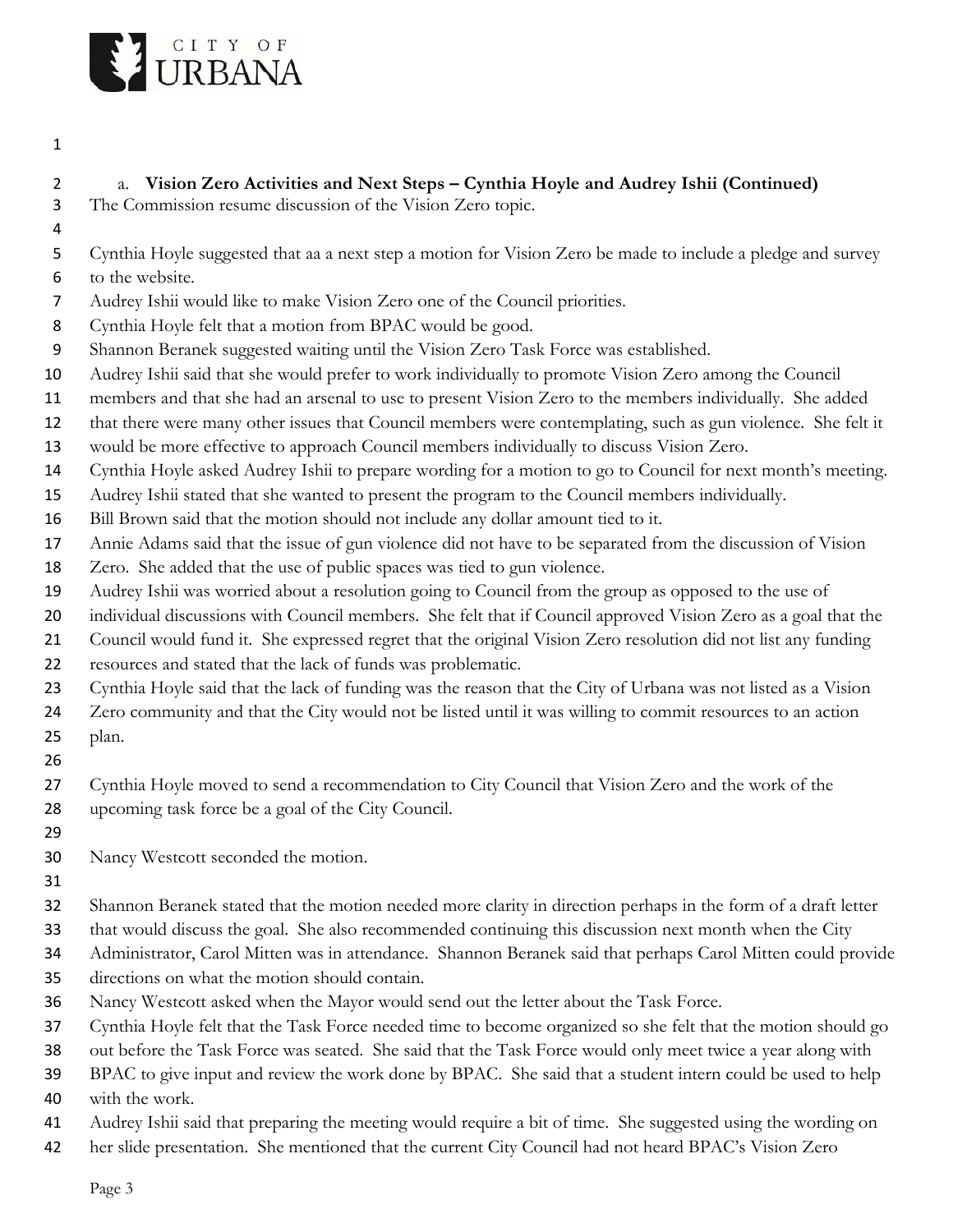

- presentation.
- Annie Adams said that transportation equity was an important concept to consider. She mentioned that the
- City's street were designed for people would could afford to own a vehicle, park a vehicle, and drive a vehicle.
- She said that the City was putting millions and millions of dollars into the streets and that many people did not
- understand that the City was doing this. She was very concerned that people could walk, bike, and transit safely
- in Urbana.
- Bill Brown would have liked the motion better if the motion was to allow BPAC to present Vision Zero to the
- City Council and to ask City Council to include Vision Zero as a goal at that time. He suggested using
- information in Audrey Ishii's presentation and some information that he had presented previously.
- Cynthia Hoyle said that when BPAC had sent a resolution before, a presentation was included.
- Susan Jones said that the information was data, only it was more threatening because the data was accusing the
- City of being a car culture.
- Cynthia Hoyle said that the resolution would make Vision Zero one of their Council Goals.
- Audrey Ishii asked to move to make a presentation to Council and make the request that Vision Zero be part
- of the Council's Goals.
- Cynthia Hoyle said that they already had a motion to take a resolution to City Council to make Vision Zero one
- of their Council Goals and to provide a presentation to support the resolution.
- Bill Brown said that it was acceptable that the resolution go to Council with an explanation of what Vision
- Zero was. He felt that there were many items that would need to be explained.
- Annie Adams pointed out that, not only did owning a vehicle require resources, one was required to be 16 years
- of age and obtain a license. She argued that the transportation system was designed for those with resources
- 22 who were over the age of 16 years.
- Audrey Ishii said that the percentage of licensed drivers compared to the rest of the population was very low.
- Cynthia Hoyle said that the number of licensed drivers was relatively high.
- 
- Brown -- Aye; Adams -- Aye; Beranek -- Aye; Hoyle -- Aye; Ishii Aye; Jones Aye;
- 27 Prasad -- Aye; Westcott -- Aye.
- 
- 29 The motion carried.

# **6. REPORTS OF CITY OFFICIALS AND STAFF AND REPORTS OF COMMITTEES**

- Shannon Beranek announced that the City Engineer, John Zeman, would start on Monday, October 25, 2021.
- 
- Bill Brown reported that he submitted a Traffic Issues/Concerns Request form to the Engineering Division
- regarding the crosswalk on Race Street at Washington Street. He said that he listened to the October Traffic
- Commission meeting, but the item was not discussed at the meeting.
- 
- Bill Brown asked Sarthak Prasad to follow up with University staff to see if accommodations were being made
- for users of the gravel path near Orchard Downs during the construction of the new ACES building.
- Sarthak Prasad said that he would ask about the plans.

# **7. NEW BUSINESS**

**a. Three-Foot Passing Law Sign Installation – Bill Brown**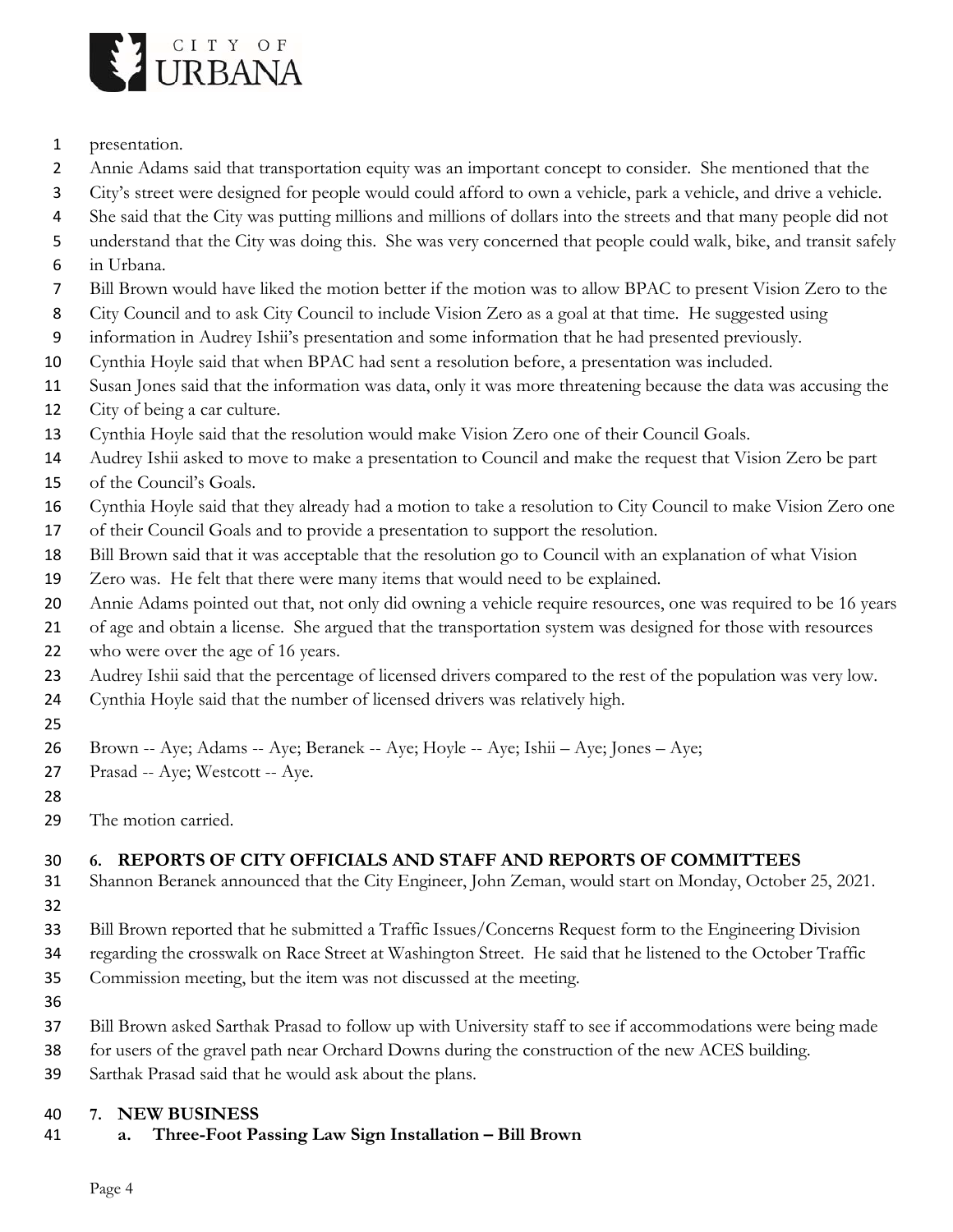

Bill Brown mentioned that signage promoting Illinois law requiring motorists to maintain three feet distance

from bicyclists was not approved when the Bicycle Master Plan was approved in 2016, but now that the

signage was approved, Champaign County Bikes was promoting the installation of the signage at various

locations. He added the Share the Road signage was not easily understood by the travelling public. Bill

Brown reviewed the locations recommended for sign installation.

- Race Street near Mumford Drive for southbound traffic
- Race Street near southern City limits for northbound traffic
- Philo Road near southern City limits for northbound traffic
- Philo Road near Boulder Drive for southbound traffic
- Philo Road near Harding Drive for southbound traffic
- Washington Street at Pfeffer Drive for westbound traffic
- Washington Street near Dodson Drive for eastbound traffic
- Main Street spur between the Kickapoo Rail Trail and the bike lane for westbound traffic
- Main Street near eastern City limits for eastbound traffic
- McCullough Street and Coler Avenue area
- Fairview Avenue near King School
- **Goodwin Avenue near Bradley Avenue**
- Susan Jones said that riding was difficult on Main Street from downtown to Lincoln Avenue.
- Audrey Ishii said that Fairview Avenue was difficult.
- Charlie Smyth said that all locations were under the caveat of engineering judgment. He said that the Illinois
- Department of Transportation (IDOT) warned that too many signs would cause motorists to ignore the
- signage.
- Shannon Beranek stated that the request for the signage in Urbana was under review. She mentioned that
- there were concerns that the City had to review such as sign clutter, the lack of a clear message, and the
- opinion of IDOT, Illinois State Police, Government Accounting Office and the Manual on Uniform Traffic
- Control Devices that education of the public was a better method than the use of signage.

### **8. ANNOUNCEMENTS**

- **a.** October 22--Bicycling for Adults 1, 2, and 3
- **b.** October 30--Witches Ride @ Riggs
- **c.** November 21--World Remembrance Day
- 
- **9. FUTURE TOPICS**
- **a.** Sidewalk and Bicycle Lane Awareness for Visually Impaired